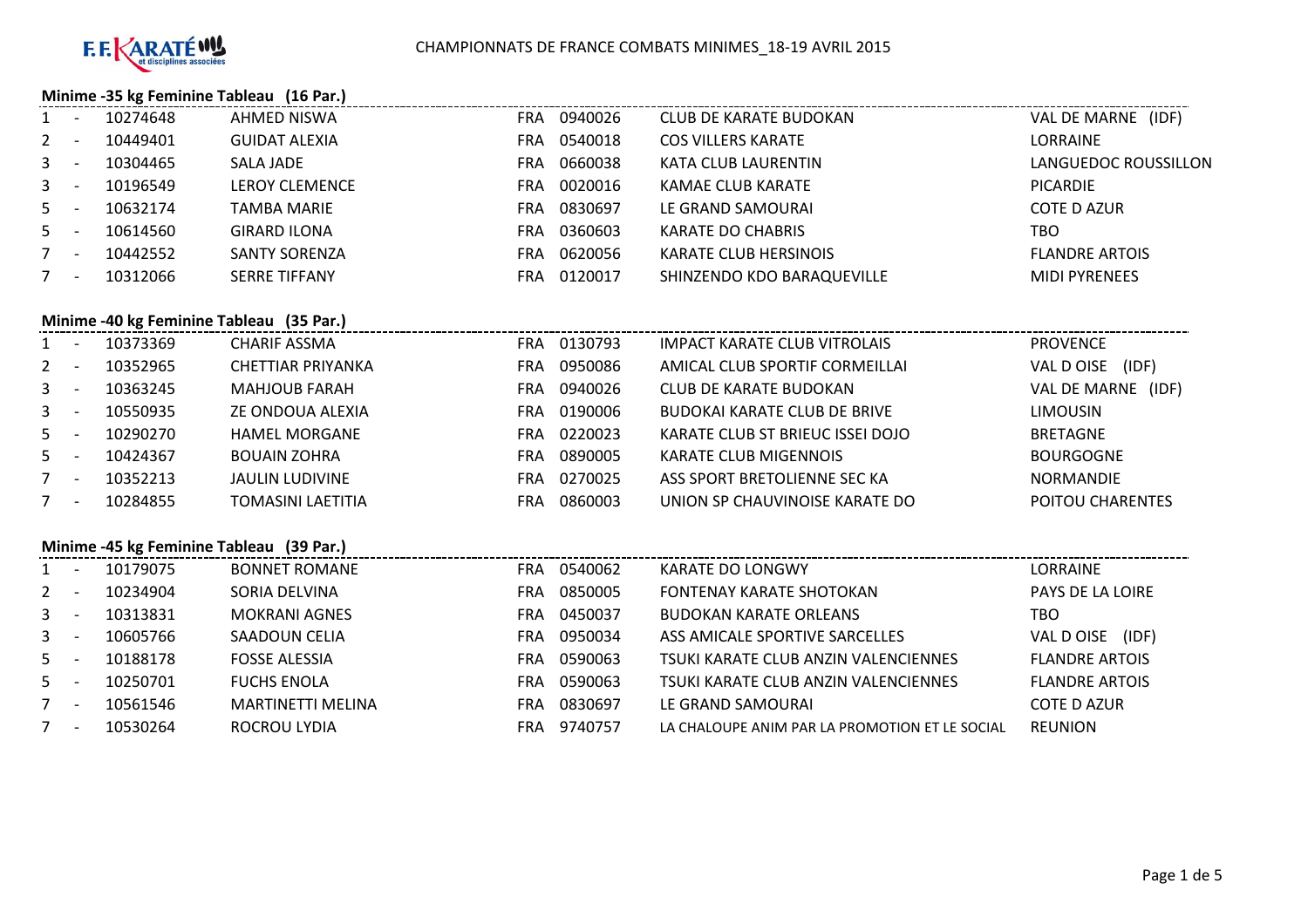

# **Minime -50 kg Feminine Tableau (37 Par.)**

|       | $\frac{1}{2}$ is interested by $\frac{1}{2}$ is $\frac{1}{2}$ in $\frac{1}{2}$ in $\frac{1}{2}$ is $\frac{1}{2}$ in $\frac{1}{2}$ in $\frac{1}{2}$ |          |                        |            |         |                                 |                       |  |  |  |  |
|-------|----------------------------------------------------------------------------------------------------------------------------------------------------|----------|------------------------|------------|---------|---------------------------------|-----------------------|--|--|--|--|
| $1 -$ |                                                                                                                                                    | 10458004 | <b>OUKHATTOU ASSIA</b> | <b>FRA</b> | 0130019 | CLUB ARLESIEN DE KARATE DO      | <b>PROVENCE</b>       |  |  |  |  |
| $2 -$ |                                                                                                                                                    | 10311426 | TOMIO LOU ANNE         | <b>FRA</b> | 0630033 | <b>COURNON KARATE</b>           | <b>AUVERGNE</b>       |  |  |  |  |
| $3 -$ |                                                                                                                                                    | 10109334 | <b>HEINZ MORGANE</b>   | <b>FRA</b> | 0330106 | <b>DOJO LANTONNAIS</b>          | <b>AQUITAINE</b>      |  |  |  |  |
| $3 -$ |                                                                                                                                                    | 10249250 | DE BARROS TANIA        | <b>FRA</b> | 0920700 | ACADEMIE KARATE DO LEVALLOIS 92 | HAUTS DE SEINE (IDF)  |  |  |  |  |
| $5 -$ |                                                                                                                                                    | 10288549 | <b>OUADAHI WASSILA</b> | <b>FRA</b> | 0590194 | KARATE CLUB DE CONDE            | <b>FLANDRE ARTOIS</b> |  |  |  |  |
| $5 -$ |                                                                                                                                                    | 10287163 | <b>ZAMETO JENNIFER</b> | <b>FRA</b> | 0640005 | SPORT ATHLETIQUE MAULEONAIS     | <b>AQUITAINE</b>      |  |  |  |  |
| $7 -$ |                                                                                                                                                    | 10340894 | <b>WINCKEL CINDY</b>   | FRA        | 0570030 | <b>DOJO FLORANGEOIS</b>         | LORRAINE              |  |  |  |  |
| $7 -$ |                                                                                                                                                    | 10373959 | <b>GRUN AMELIE</b>     | FRA        | 0570608 | M J C LA PEPINIERE              | LORRAINE              |  |  |  |  |
|       |                                                                                                                                                    |          |                        |            |         |                                 |                       |  |  |  |  |

## **Minime -55 kg Feminine Tableau (31 Par.)**

|              | $\overline{\phantom{a}}$ | 10285217 | <b>JOUCHOUX ELOISE</b>      | FRA | 0250028 | PLANOISE KARATE ACADEMY     | <b>FRANCHE COMTE</b>  |  |
|--------------|--------------------------|----------|-----------------------------|-----|---------|-----------------------------|-----------------------|--|
| $2^{\circ}$  |                          | 10297512 | DE CROYERE AMELIE           | FRA | 0060076 | AS BATIMENT TRAVAUX PUBLICS | COTE D AZUR           |  |
| $\mathbf{3}$ | - -                      | 10391858 | RANDAZZO LEA                | FRA | 0570618 | KARATE DO SARRALBE          | LORRAINE              |  |
| $3 -$        |                          | 10429506 | <b>BOUCHIHA SHEHERAZADE</b> | FRA | 0950655 | KARATE CLUB DEUIL LA BARRE  | VAL D OISE<br>(IDF)   |  |
| $5 -$        |                          | 10135980 | SLIMANE MYRIAM              | FRA | 0420616 | KARATE CLUB DE FIRMINY      | <b>RHONE ALPES</b>    |  |
| $5 -$        |                          | 10198602 | LECLERC EMMA                | FRA | 0370005 | ARTS MARTIAUX MONTLOUISIENS | тво                   |  |
|              | $\overline{\phantom{a}}$ | 10321214 | WAFRA IMEN                  | FRA | 0750741 | LUTECE KARATE DO            | (IDF)<br><b>PARIS</b> |  |
|              | <b>.</b>                 | 10230046 | <b>SAC ANGELIQUE</b>        | FRA | 0670001 | KC DE FEGERSHEIM OHNHEIM    | ALSACE                |  |
|              |                          |          |                             |     |         |                             |                       |  |

## **Minime 55 et + kg Feminine Tableau (46 Par.)**

| $1 \quad$   | 10208136 | ESCANEZ LUNA          | <b>FRA</b> | 0360608 | SHORYU36 KARATE CLUB ARDENTES               | тво                  |
|-------------|----------|-----------------------|------------|---------|---------------------------------------------|----------------------|
| $2^{\circ}$ | 10529849 | ROVELAS BETTYLOU      | FRA        | 0250635 | CLUB SAUVEGARDE DE BESANCON                 | <b>FRANCHE COMTE</b> |
| $3 -$       | 10257250 | DI LITTA EVA          | FRA        | 0380029 | <b>KARATE CLUB PONTOIS</b>                  | RHONE ALPES          |
| $3 -$       | 10377570 | LEVACHER JENNA        | <b>FRA</b> | 0950034 | ASS AMICALE SPORTIVE SARCELLES              | (IDF)<br>VAL D OISE  |
| $5 -$       | 10596294 | <b>HARIGUI ANELIA</b> | FRA        | 0770616 | C K S EN PAYS CRECOIS                       | SEINE ET MARNE (IDF) |
| 5           | 10517525 | <b>BOSSE MUTESI</b>   | FRA        | 0490612 | <b>KARATE TIMING EVOLUTION</b>              | PAYS DE LA LOIRE     |
|             | 10461478 | <b>BALDEON UMA</b>    | FRA        | 0570636 | ECOLE KARATE TRADITIONNEL MONTIGNY LES METZ | LORRAINE             |
|             | 10307824 | LEBOULC H ANAIS       | FRA        | 0270021 | <b>KARATE CLUB PACEEN</b>                   | <b>NORMANDIE</b>     |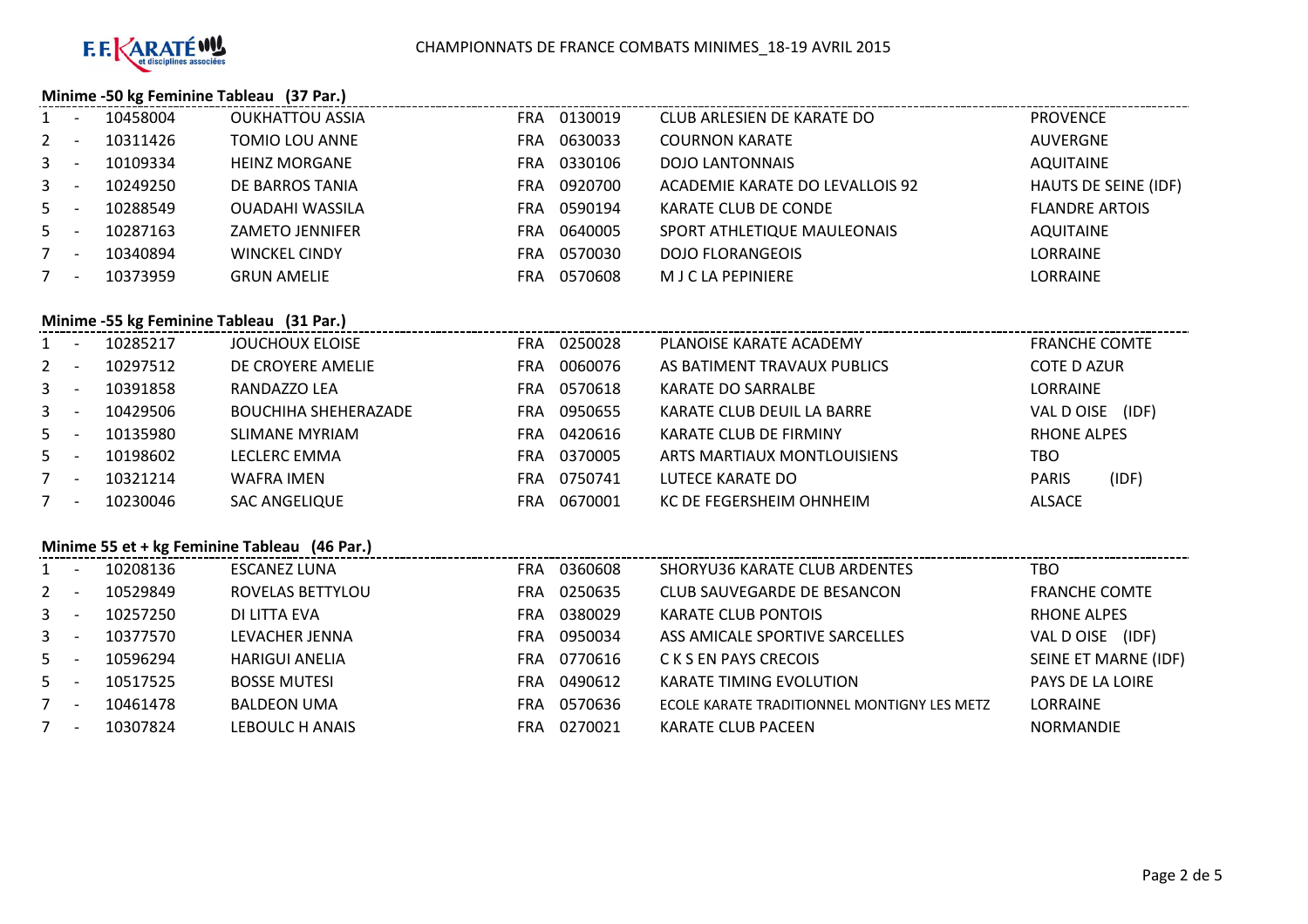

## **Minime -35 kg Masculin Tableau (33 Par.)**

| $1 -$ | 10605529 | AZZEGGOUAR WALEN YANIS | FRA | 0890619 | ALLIANCE SENS KARATE        | <b>BOURGOGNE</b>      |
|-------|----------|------------------------|-----|---------|-----------------------------|-----------------------|
| $2 -$ | 10356753 | <b>BUCZKO MICKAEL</b>  | FRA | 0670615 | ECOLE DE KARATE STRASBOURG  | <b>ALSACE</b>         |
| $3 -$ | 10295148 | <b>FELLAH ILYES</b>    | FRA | 0940611 | K O S VILLENEUVE            | VAL DE MARNE (IDF)    |
| $3 -$ | 10167654 | <b>BARTHE STEPHAN</b>  | FRA | 0640005 | SPORT ATHLETIQUE MAULEONAIS | <b>AQUITAINE</b>      |
| $5 -$ | 10333459 | <b>BEGUE MELVIN</b>    | FRA | 0450030 | K C DE BEAUNE LA ROLANDE    | тво                   |
| $5 -$ | 10727360 | DAMEZ ARNAUD           | FRA | 0020652 | BUIRE WADO RYU KARATE       | <b>PICARDIE</b>       |
| $7 -$ | 10172318 | <b>SCHROT MAXENCE</b>  | FRA | 0590739 | KARATE CLUB SIN LE NOBLE    | <b>FLANDRE ARTOIS</b> |
| $7 -$ | 10558343 | <b>DIGNAT QUENTIN</b>  | FRA | 0920028 | LEVALLOIS SPORTING CLUB     | HAUTS DE SEINE (IDF)  |

# **Minime -40 kg Masculin Tableau (42 Par.)**

| $1 -$ | 10356736 | <b>LECERF NINO</b>      | FRA        | 0590749 | KARATE CLUB TETEGHEM                       | <b>FLANDRE ARTOIS</b> |
|-------|----------|-------------------------|------------|---------|--------------------------------------------|-----------------------|
| $2 -$ | 10451705 | EVANGELISTI AYMERIC     | FRA        | 0570647 | ACADEMIE DES ARTS MARTIAUX ET SP DE COMBAT | <b>LORRAINE</b>       |
| $3 -$ | 10470893 | <b>DJELASSI THEO</b>    | FRA        | 0450030 | K C DE BEAUNE LA ROLANDE                   | TBO                   |
| $3 -$ | 10061004 | <b>SOULIER REMI</b>     | FRA        | 0130793 | <b>IMPACT KARATE CLUB VITROLAIS</b>        | <b>PROVENCE</b>       |
| $5 -$ | 10520933 | ROULPH LUCAS            | <b>FRA</b> | 0130793 | <b>IMPACT KARATE CLUB VITROLAIS</b>        | <b>PROVENCE</b>       |
| $5 -$ | 10239577 | <b>BROUSSAN QUENTIN</b> | FRA        | 0130005 | KARATE CLUB FOSSEEN                        | <b>PROVENCE</b>       |
| $7 -$ | 10596566 | APPER ETHAN             | FRA        | 0600660 | SHOTOKAN KARATE AMBLAINVILLE               | <b>PICARDIE</b>       |
| $7 -$ | 10295955 | DAWOUD HAZEM            | FRA        | 0940058 | UNION SPORTIVE FONTENAYSIENNE              | VAL DE MARNE (IDF)    |

#### **Minime -45 kg Masculin Tableau (34 Par.)**

| $1 \quad$    | 10560389 | SOUBINH RACLOT PIERRE JEAN   | <b>FRA</b> | 0250635 | CLUB SAUVEGARDE DE BESANCON                   | <b>FRANCHE COMTE</b> |
|--------------|----------|------------------------------|------------|---------|-----------------------------------------------|----------------------|
| $2^{\circ}$  | 10304189 | <b>GERONVIL NATHAN</b>       | FRA        | 0210630 | AKDC                                          | <b>BOURGOGNE</b>     |
| $\mathbf{3}$ | 10169612 | <b>VALENTE SILVA NICOLAS</b> | <b>FRA</b> | 0770059 | KARATE CLUB BOISSY LE CHATEL                  | SEINE ET MARNE (IDF) |
| $\mathbf{3}$ | 10278910 | EL GUENDOUZI OUSSAMA         | <b>FRA</b> | 0950034 | ASS AMICALE SPORTIVE SARCELLES                | (IDF)<br>VAL D OISE  |
| $5 -$        | 10180439 | <b>BRUGUET NICOLAS</b>       | FRA        | 0330106 | <b>DOJO LANTONNAIS</b>                        | <b>AQUITAINE</b>     |
| $5 -$        | 10308506 | <b>LOUNNAS RYAN</b>          | FRA        | 0540013 | UNION SP ET LITT DE MONT ST MARTIN SEC KARATE | <b>LORRAINE</b>      |
|              | 10170936 | EL YAZIDI BILAL              | <b>FRA</b> | 0950034 | ASS AMICALE SPORTIVE SARCELLES                | VAL D OISE<br>(IDF)  |
|              | 10287112 | <b>SAJI NORDINE</b>          | FRA        | 0770738 | JEUNES KARATEKAS DE MEAUX                     | SEINE ET MARNE (IDF) |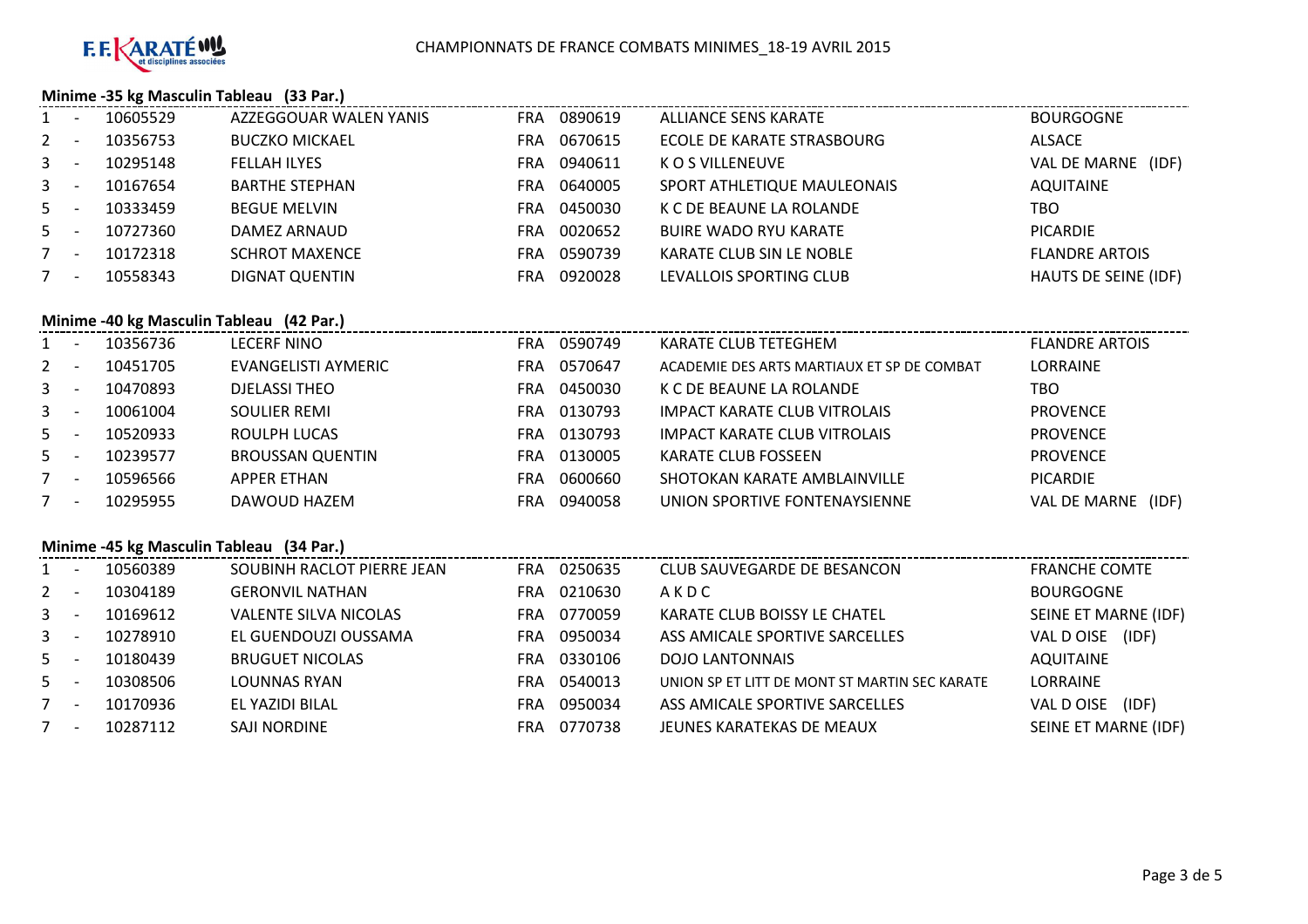

#### **Minime -50 kg Masculin Tableau (40 Par.)**

| $1 -$   |                          | 10112375 | <b>LAMOTTE YANISS</b>   | FRA        | 0210630 | AKDC                                          | <b>BOURGOGNE</b>        |
|---------|--------------------------|----------|-------------------------|------------|---------|-----------------------------------------------|-------------------------|
| $2 -$   |                          | 10208125 | <b>BOURGUES ADRIEN</b>  | FRA        | 0300629 | A K A VILLENEUVE LES ANGLES                   | LANGUEDOC ROUSSILLON    |
| $3 - 5$ |                          | 10413483 | <b>RODRIGUES THEO</b>   | FRA        | 0950086 | AMICAL CLUB SPORTIF CORMEILLAI                | VAL DOISE (IDF)         |
| $3 - 5$ |                          | 10561552 | <b>MARCHES MELVIN</b>   | <b>FRA</b> | 0830697 | LE GRAND SAMOURAI                             | <b>COTE D AZUR</b>      |
| $5 -$   |                          | 10193306 | <b>DEGLAIRE GABRIEL</b> | FRA        | 0830088 | SAMOURAI 83 TOULON                            | <b>COTE D AZUR</b>      |
| $5 -$   |                          | 10668798 | <b>JANSON SEBASTIEN</b> | FRA        | 0540013 | UNION SP ET LITT DE MONT ST MARTIN SEC KARATE | <b>LORRAINE</b>         |
| $7 -$   |                          | 10249576 | AMAZOUZ YANISS          | FRA        | 0910113 | BUDO CLUB DE SAVIGNY SUR ORGE                 | (IDF)<br><b>ESSONNE</b> |
|         | $\overline{\phantom{a}}$ | 10720178 | SOMSAATH TOMMEE         | FRA        | 0590079 | TEMPLEMARS KARATE CLUB                        | <b>FLANDRE ARTOIS</b>   |
|         |                          |          |                         |            |         |                                               |                         |

#### **Minime -55 kg Masculin Tableau (41 Par.)**

| $1 -$       |                          | 10167349 | <b>SALVATORE GABRIEL</b> | <b>FRA</b> | 0940058 | UNION SPORTIVE FONTENAYSIENNE | VAL DE MARNE (IDF)   |
|-------------|--------------------------|----------|--------------------------|------------|---------|-------------------------------|----------------------|
| $2 -$       |                          | 10234876 | <b>HEIM UGO</b>          | FRA        | 0540018 | <b>COS VILLERS KARATE</b>     | <b>LORRAINE</b>      |
| $3 -$       |                          | 10247937 | <b>LAVAUD PIERRE</b>     | FRA        | 0190006 | BUDOKAI KARATE CLUB DE BRIVE  | <b>LIMOUSIN</b>      |
| $3 -$       |                          | 10146477 | <b>BRITO FRANCK</b>      | FRA        | 0940026 | CLUB DE KARATE BUDOKAN        | VAL DE MARNE (IDF)   |
| $5 -$       |                          | 10376184 | VABRE IMAD DINE          | FRA        | 0850005 | FONTENAY KARATE SHOTOKAN      | PAYS DE LA LOIRE     |
| $5 -$       |                          | 10310960 | PHE PIERRE               | FRA        | 0720008 | SAMOURAI 2000                 | PAYS DE LA LOIRE     |
| $7 -$       |                          | 10240561 | <b>GUL+ûREN BORA</b>     | FRA        | 0270018 | STADE PORTE NORMANDE VERNON   | <b>NORMANDIE</b>     |
| $7^{\circ}$ | $\overline{\phantom{a}}$ | 10257761 | LAMACHE NICOLAS          | FRA        | 0300674 | ECOLE GARRIGUE KARATE DO      | LANGUEDOC ROUSSILLON |
|             |                          |          |                          |            |         |                               |                      |

#### **Minime -60 kg Masculin Tableau (34 Par.)**

| $1 -$          | 10278559 | <b>SALMI YOUNESSE</b>   | <b>FRA</b> | 0950608 | <b>GONESSE KARATE CLUB</b>   | (IDF)<br>VAL D OISE   |
|----------------|----------|-------------------------|------------|---------|------------------------------|-----------------------|
| $2 -$          | 10119391 | <b>FRANCISAIN MATEO</b> | FRA        | 0680627 | <b>IMKS KARATE COLMAR</b>    | <b>ALSACE</b>         |
| $\mathbf{3}$   | 10122410 | ABDESSELEM RAYBAK       | <b>FRA</b> | 0130019 | CLUB ARLESIEN DE KARATE DO   | <b>PROVENCE</b>       |
| 3 <sup>7</sup> | 10250562 | <b>HOULLICH RABIE</b>   | FRA        | 0920079 | C S M PUTEAUX                | HAUTS DE SEINE (IDF)  |
| $5 -$          | 10294731 | SCOPELLITI ALEXANDRE    | <b>FRA</b> | 0200610 | ASSOC SHITO RYU AMI BIGUGLIA | <b>CORSE</b>          |
| $5 -$          | 10382963 | <b>BAKHTI IDRISS</b>    | FRA        | 0690077 | SEN NO SEN KARATE VENISSIEUX | RHONE ALPES           |
| $7^{\circ}$    | 10094591 | SALHI RYAN              | FRA        | 0940088 | CAL KARATE CLUB ATHLETIQUE   | VAL DE MARNE<br>(IDF) |
|                | 10212051 | <b>MESSAI HARON</b>     | FRA        | 0130873 | <b>WARRIOR 13</b>            | <b>PROVENCE</b>       |